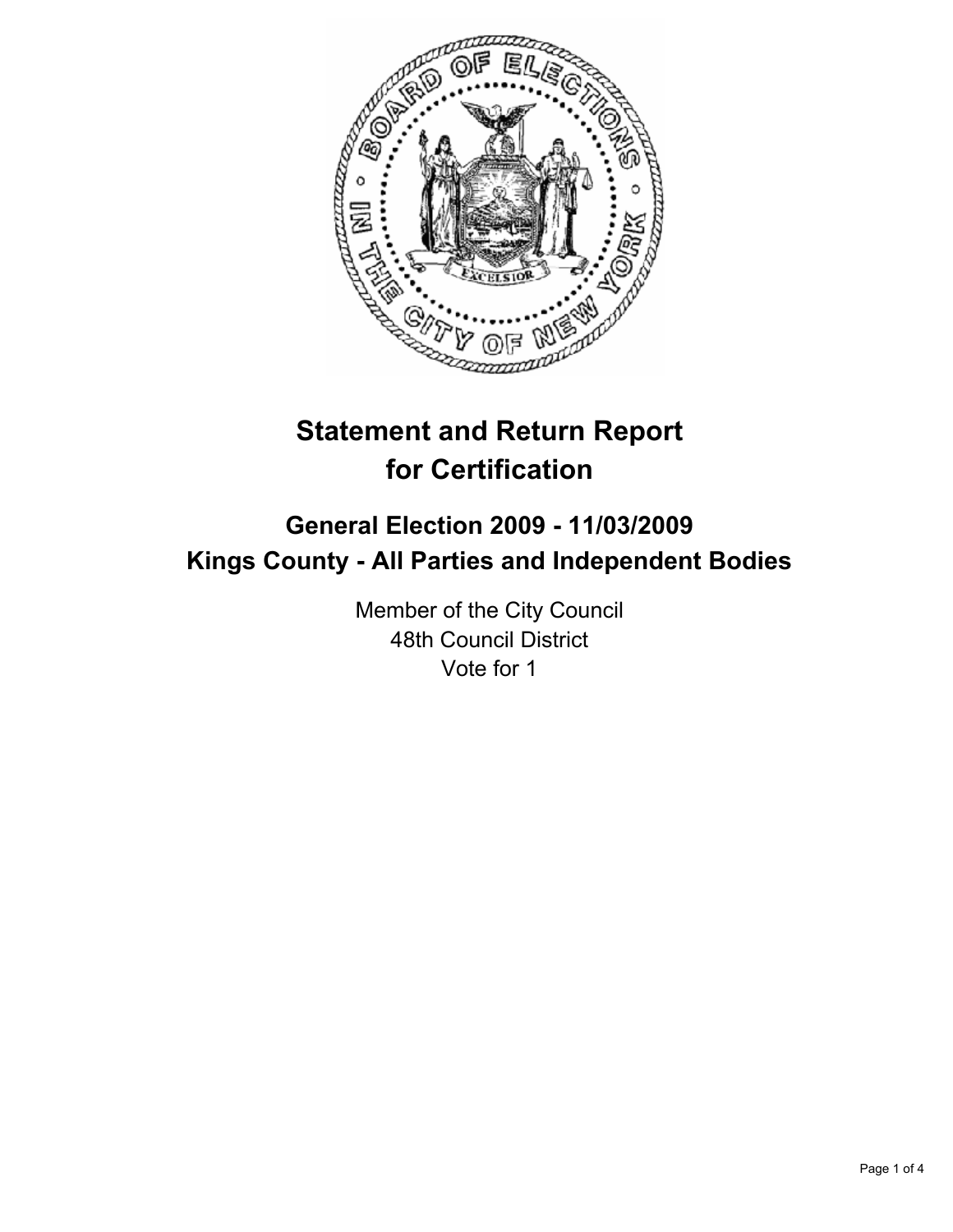

## **Assembly District 41**

| <b>PUBLIC COUNTER</b>          | 4,855 |
|--------------------------------|-------|
| <b>EMERGENCY</b>               | 65    |
| ABSENTEE/MILITARY              | 102   |
| AFFIDAVIT                      | 55    |
| <b>Total Ballots</b>           | 5,077 |
| MICHAEL C NELSON (DEMOCRATIC)  | 3,042 |
| STEPHEN WALTERS (CONSERVATIVE) | 324   |
| DAISY P JACKSON (WRITE-IN)     |       |
| THERESA SCAVO (WRITE-IN)       | 1     |
| <b>Total Votes</b>             | 3,368 |
| Unrecorded                     | 1.709 |

# **Assembly District 42**

| PUBLIC COUNTER                 | 2,233 |
|--------------------------------|-------|
| <b>EMERGENCY</b>               | 0     |
| ABSENTEE/MILITARY              | 28    |
| <b>AFFIDAVIT</b>               | 20    |
| <b>Total Ballots</b>           | 2,281 |
| MICHAEL C NELSON (DEMOCRATIC)  | 1,327 |
| STEPHEN WALTERS (CONSERVATIVE) | 132   |
| <b>Total Votes</b>             | 1,459 |
| Unrecorded                     | 822   |

### **Assembly District 45**

| PUBLIC COUNTER                 | 13.171 |
|--------------------------------|--------|
| <b>EMERGENCY</b>               | 36     |
| ABSENTEE/MILITARY              | 349    |
| <b>AFFIDAVIT</b>               | 162    |
| <b>Total Ballots</b>           | 13,718 |
| MICHAEL C NELSON (DEMOCRATIC)  | 7,628  |
| STEPHEN WALTERS (CONSERVATIVE) | 957    |
| CHARLES BARRON (WRITE-IN)      |        |
| <b>Total Votes</b>             | 8,586  |
| Unrecorded                     | 5,132  |
|                                |        |

#### **Assembly District 46**

| <b>PUBLIC COUNTER</b>          | 2,482 |
|--------------------------------|-------|
| <b>EMERGENCY</b>               | 15    |
| ABSENTEE/MILITARY              | 42    |
| <b>AFFIDAVIT</b>               | 72    |
| <b>Total Ballots</b>           | 2,611 |
| MICHAEL C NELSON (DEMOCRATIC)  | 1,547 |
| STEPHEN WALTERS (CONSERVATIVE) | 94    |
| <b>Total Votes</b>             | 1.641 |
| Unrecorded                     | 970   |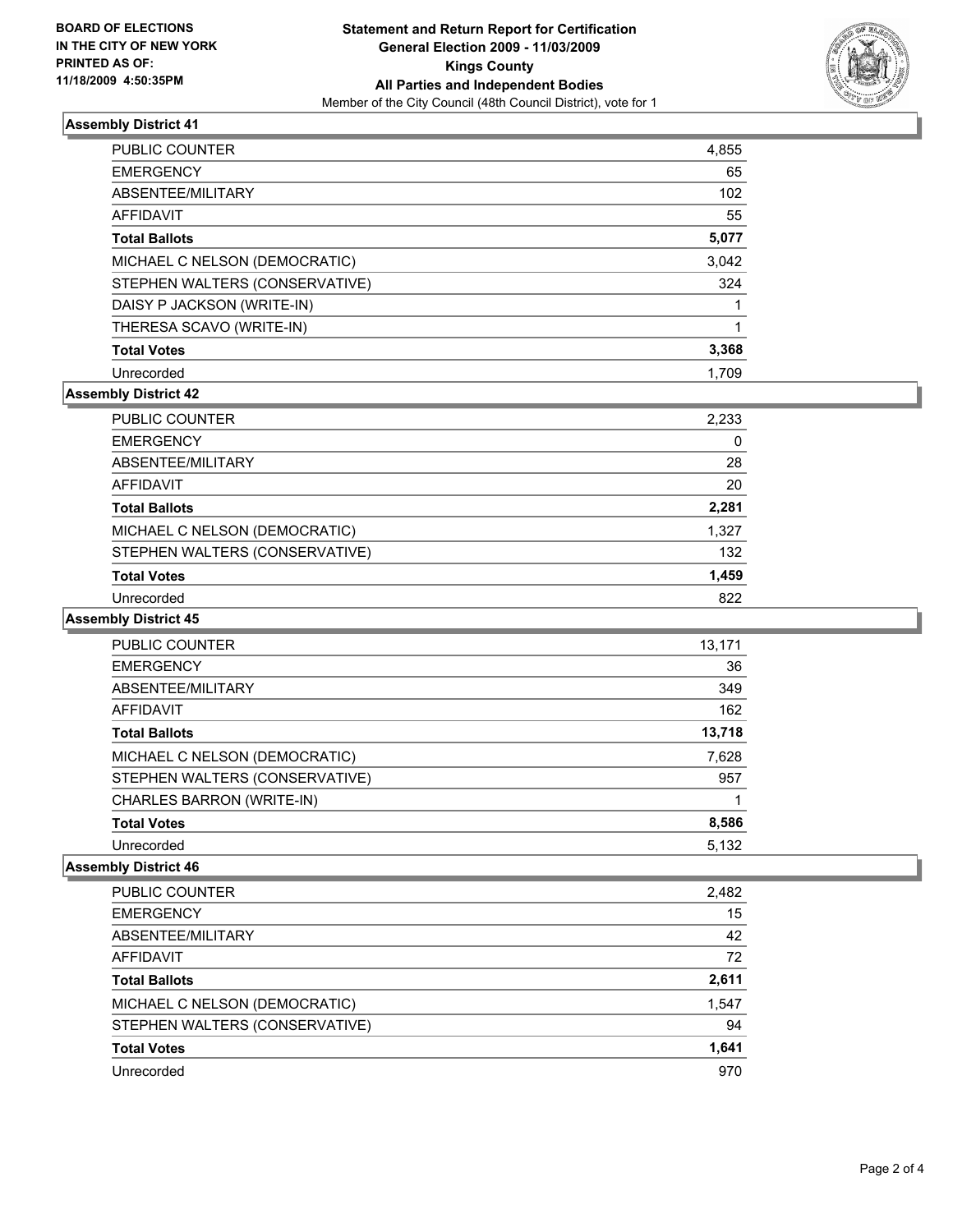

## **Assembly District 47**

| PUBLIC COUNTER                 | 8 |
|--------------------------------|---|
| <b>EMERGENCY</b>               | 0 |
| ABSENTEE/MILITARY              | 0 |
| <b>AFFIDAVIT</b>               | 0 |
| <b>Total Ballots</b>           | 8 |
| MICHAEL C NELSON (DEMOCRATIC)  |   |
| STEPHEN WALTERS (CONSERVATIVE) | 0 |
| <b>Total Votes</b>             |   |
| Unrecorded                     |   |

# **Assembly District 48**

| PUBLIC COUNTER                 | 353 |
|--------------------------------|-----|
| <b>EMERGENCY</b>               | 0   |
| ABSENTEE/MILITARY              | 12  |
| <b>AFFIDAVIT</b>               | 2   |
| <b>Total Ballots</b>           | 367 |
| MICHAEL C NELSON (DEMOCRATIC)  | 202 |
| STEPHEN WALTERS (CONSERVATIVE) | 34  |
| SHAYA MARCUS (WRITE-IN)        |     |
| <b>Total Votes</b>             | 237 |
| Unrecorded                     | 130 |